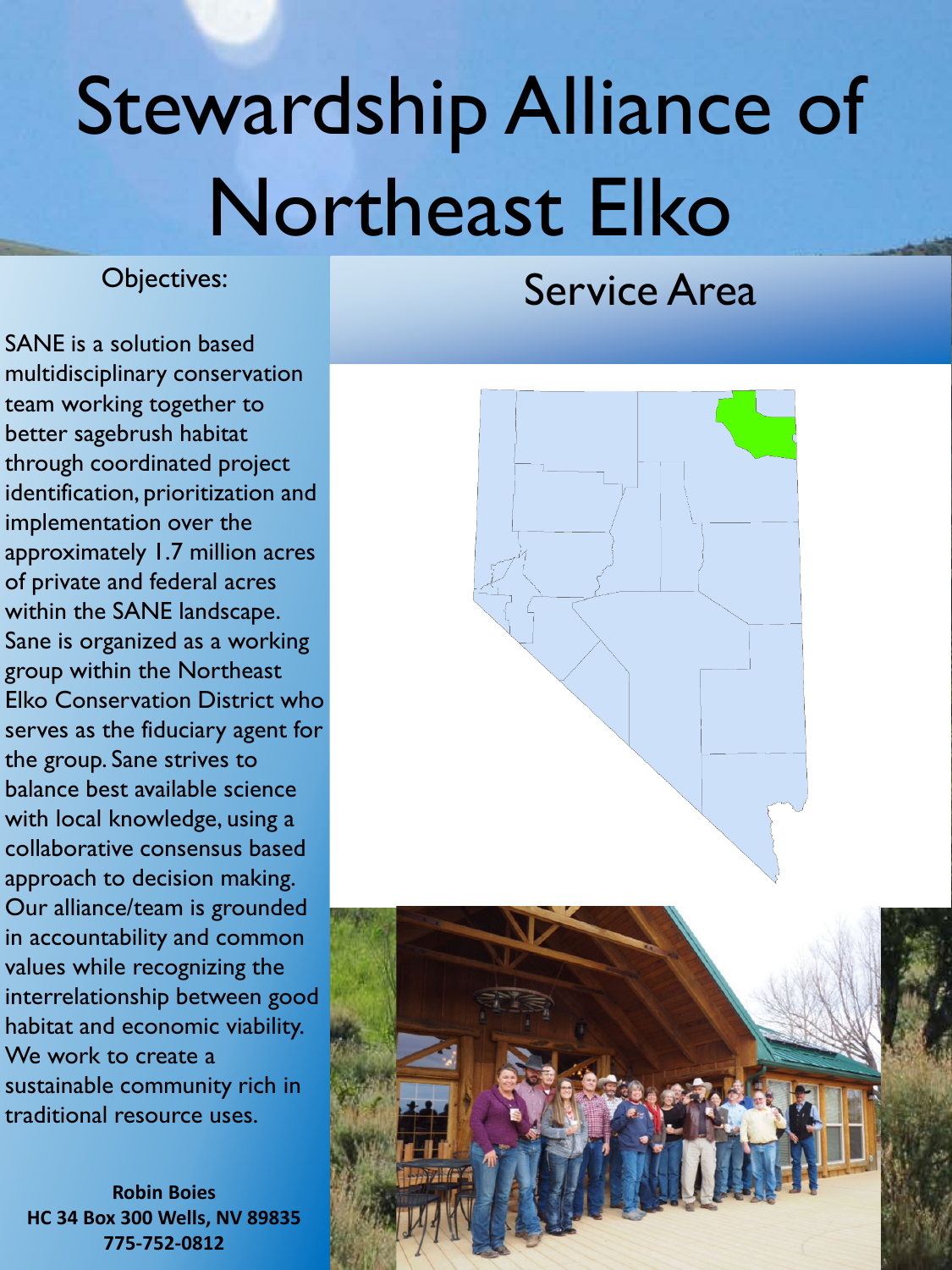# Significant Achievements

### 2012

Organized Technical Advisory Committee which developed metrics to prioritize projects based on sage grouse habitat risk assessment.

#### 2014

Developed SANE Sagebrush Ecosystem Conservation Plan: [http://www.saneconservation.org/docume](http://www.saneconservation.org/documents/SANE%20SECP%20CD%20v.1.pdf) nts/SANE%20SECP%20CD%20v.1.pdf

Implemented Volunteer fire dept.

Developed Website: <http://www.saneconservation.org/index.html>

### 2018

Completed 36 of the original 2014 projects. 90 projects planned or ongoing

26 proposed projects in O'Neil project planning area EIS.

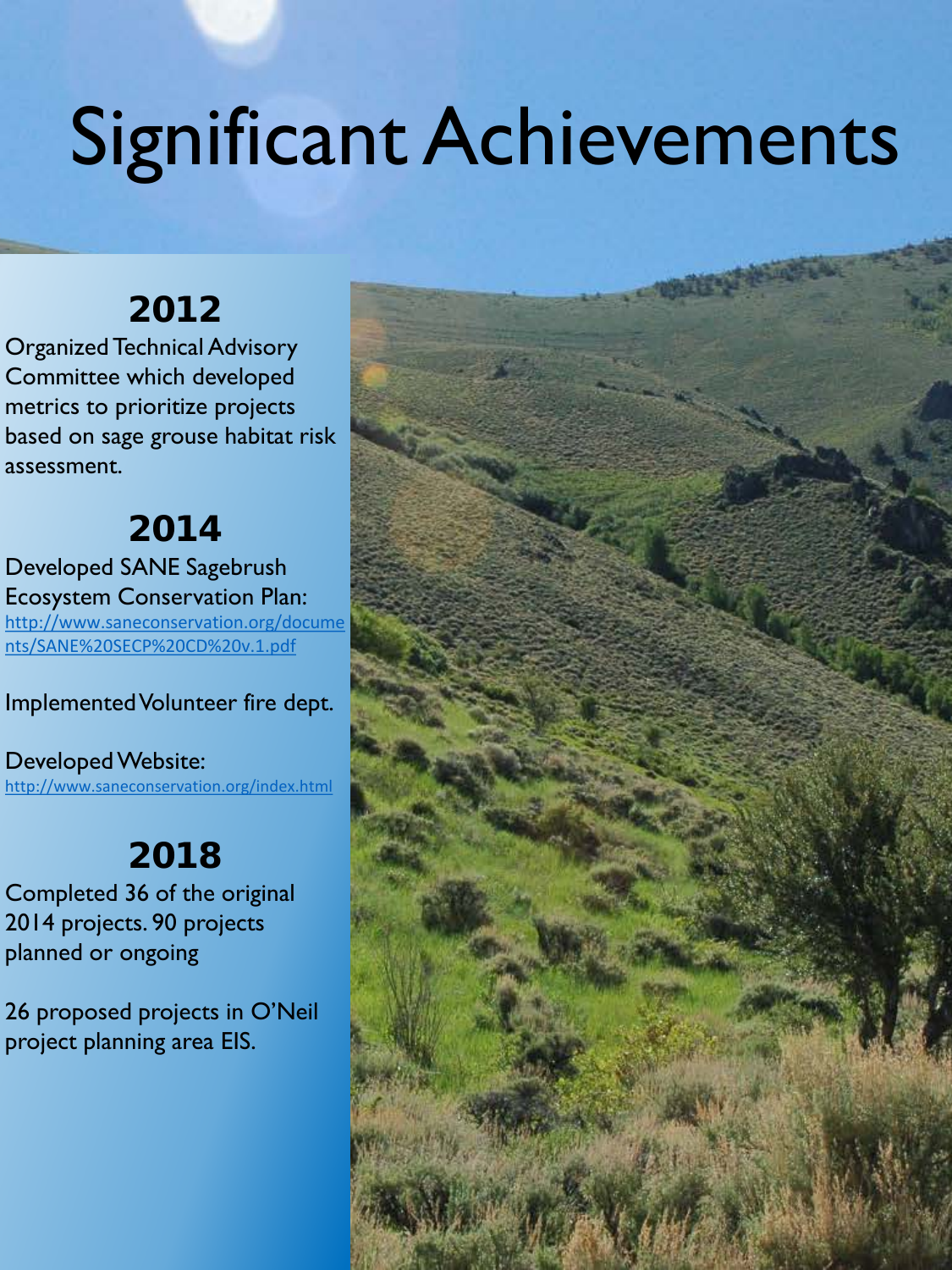# 2018 Activities



#### **Project Description**

Treated **1071.7** acres of invasive weeds including Black henbane, Hoary cress, Russian thistle, Canada thistle, Bull thistle, Russian knapweed, Perennial pepperweed, Field bindweed, Woolly mullen.

**200** acres of soil health amendments performed

Sponsored stockmanship and soils workshops in both 2017 and 2018 with **90** people in attendance

Hosted 2 field tours and facilitated 10 meetings/work groups in both 2018 and 2019

**55 acres** of native meadow protected, **19 miles** of fence modification or removal, **13 miles** of livestock pipelines installed designed to protect GRSG brood rearing habitat.

Multiple grants have been written and awarded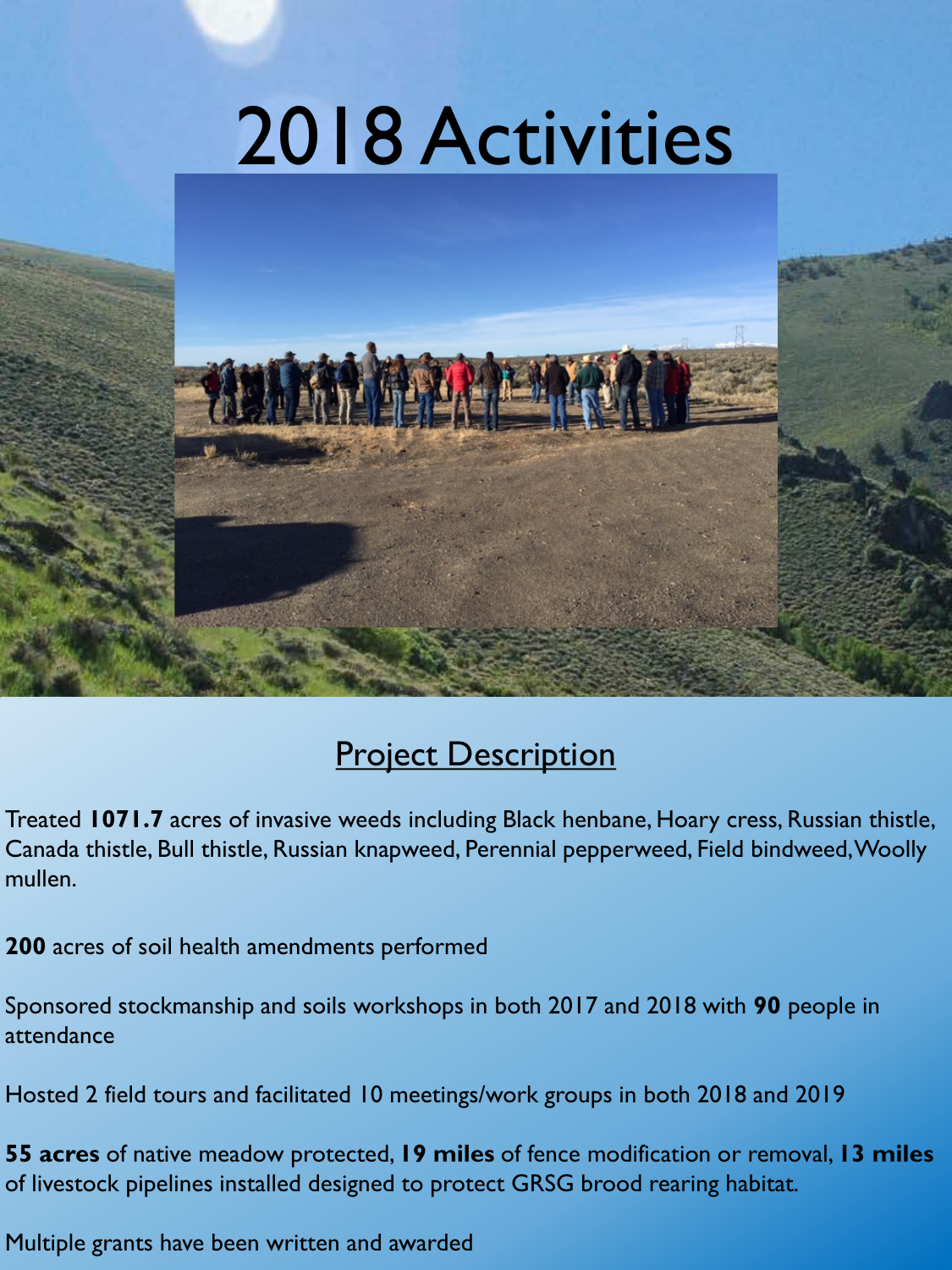### Future Goals

#### **Future Goals and Objectives**

Leverage Organizational capacity and human/financial resources

**—**

**—**

Bridge barriers of geography

Apply Economy of scale to restoration projects

Implement long term monitoring

**—**

**—**

Complete pre-implementation planning on 26 projects in the O'Neil planning project area

Revise and update Sagebrush Ecosystem Conservation Plan in preparation for FWS data call

**—**